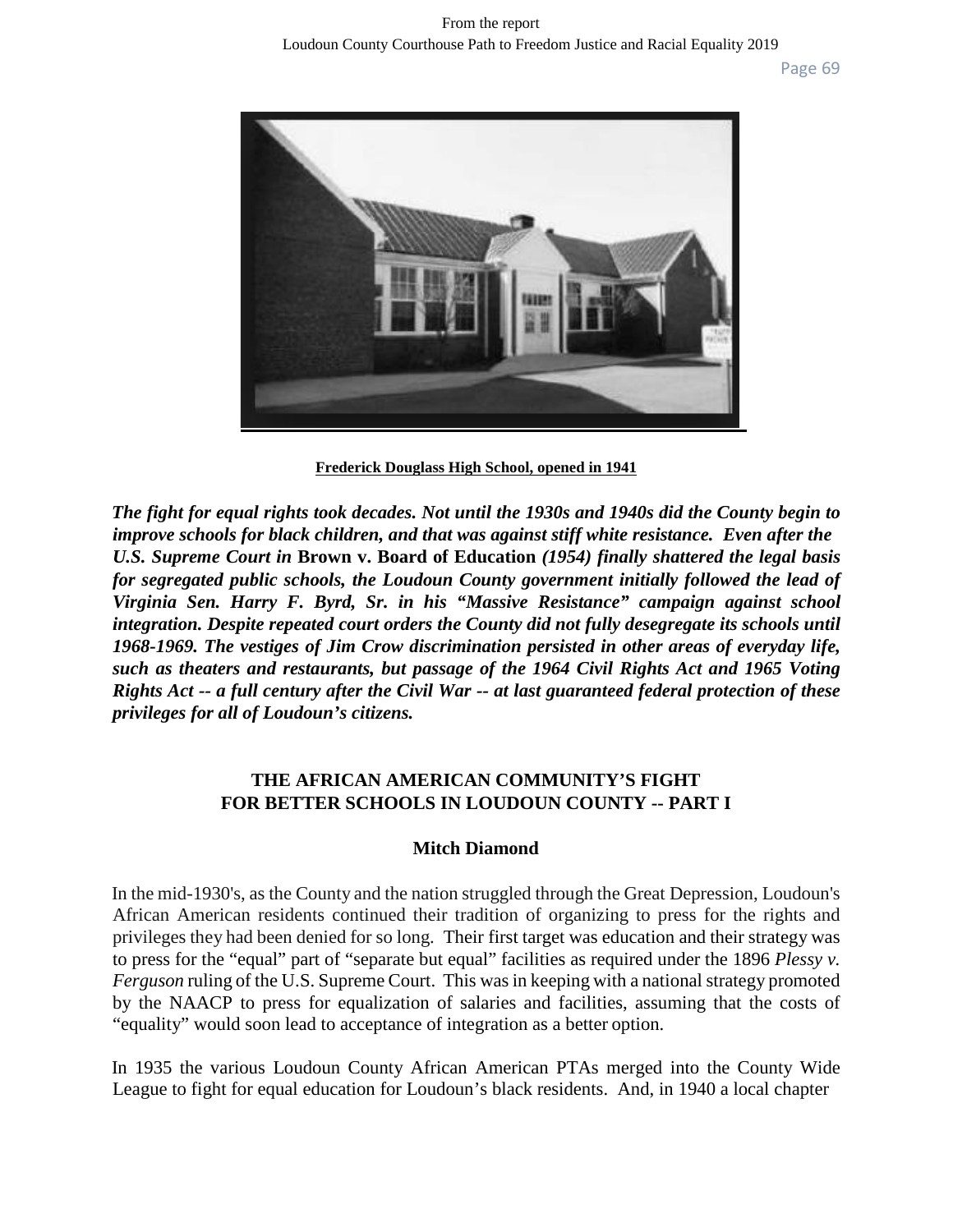of the NAACP organized in Loudoun to add to the effort for better quality education for African Americans in Loudoun. Their initial goal was an accredited high school for Loudoun's African American students.

## **Frederick Douglass School –First Accredited High School for African Americans**

Any education for either enslaved or free African Americans in all of Virginia was legally banned in the 1830s after the Nat Turner rebellion. After emancipation and the Civil War, educational programs for African Americans began in Loudoun County, sponsored by a combination of private organizations and the federal Freedmen's Bureau. However, in 1930, a full 65 years after the Civil War ended, Loudoun's education for black students still did not extend beyond the sixth grade.

Finally, in 1930 the first secondary school for black students was established in two rooms above the elementary school on Union Street in Leesburg and became known as the Loudoun County Training School. However the building was in poor condition and unsafe, had little equipment and offered limited subject matter. And, because the instruction was unaccredited by the state, students could not qualify for higher education.

In the mid-1930s the black families of Loudoun decided to organize and begin pressing for a better alternative. They formed the County-Wide League to petition the School Superintendent and Board and the Board of Supervisors (BOS) about the unsafe and unsatisfactory situation at the Training School and to ask for a fully qualified high school for black students.\* They were aided and encouraged in their efforts by Gertrude Alexander who had recently been hired by the County as the Supervisor for African American Education.

## **Community Action**

On November 4, 1939, a land transfer of eight acres just east of Leesburg was registered in the County Courthouse. That simple transaction, resulting from years of effort to raise funds, months of secret negotiations and the intervention of America's most prominent civil rights attorney, Charles Hamilton Houston, was a major milestone in the struggle of Loudoun's African American community to gain equal rights.

The school board and the BOS put up obstacle after obstacle and found all sorts of ways to avoid taking any useful action. They first argued that there was no suitable land available for such a school. The County-Wide League then launched a program of fund raising using rummage sales, dances, ball games, bake sales and donations to accumulate the funds to actually find and buy a piece of suitable land. In a series of secret transactions, and aided by a loan secured by a black contractor, in late 1939 they secured 8 acres of land on the outskirts of Leesburg for \$4,000.

The School Board and BOS continued to resist and enacted a series of local ordinances that thwarted efforts to establish the new school, including rejection of the site now owned by the County Wide-League. This culminated in a large public meeting at the CountyCourthouse in 1939 where African American residents insisted that the problematic ordinances be reversed and the school be constructed. And, they argued, we can provide the land for it. The school board and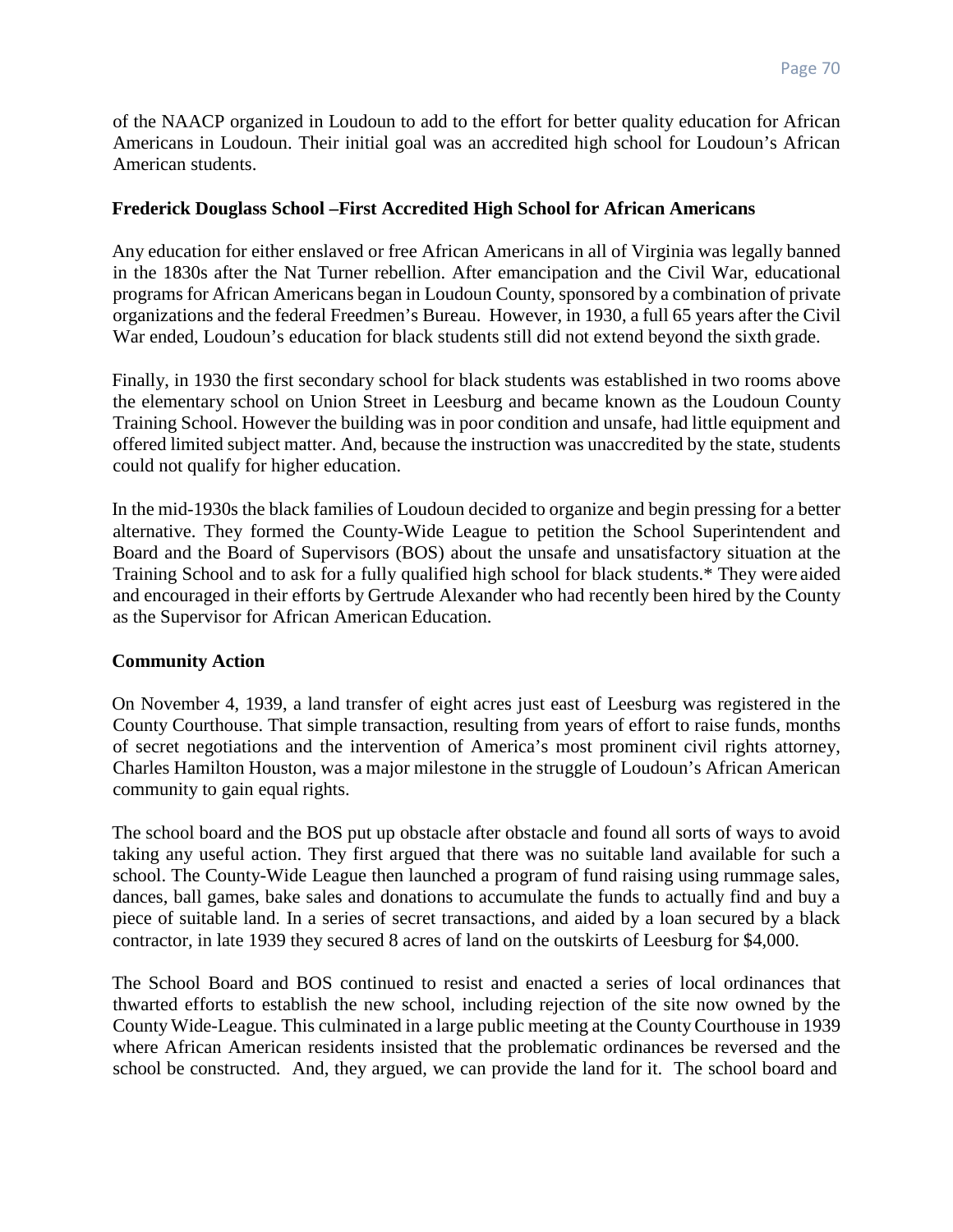BOS then argued that there was no construction funding available from the State Literacy Fund, the source for school construction funding, so the parents would just have to wait.

### **Success**

Finally, in 1940, the County-Wide League was tired of waiting and engaged famed black attorney Charles Houston (former dean of the Howard Law school, legal counsel to the NAACP and well known in Loudoun from the Crawford case a few years earlier) to lead their efforts. He drafted and sent a series of pointed letters to the Superintendent of Loudoun Schools fully describing the safety and accreditation problems with the existing Training School and the clear legal requirements on the School Board and County to provide an adequate high school. And, he threatened to sue if action was not taken. His threat was taken very seriously since he and his NAACP legal team had been winning "school equalization" suits in federal courts around Virginia and the Loudoun school board did not look forward to facing Mr. Houston and his team in federal court.

At last, under combined community and legal pressure, the BOS, the School Board and the State Literacy Fund relented and came up with \$30,000 to construct the new school. The County-Wide League then transferred ownership of their property to the County for just \$1, a construction contract was awarded, and the long sought school was, at last, actually built. It was named in honor of Fredrick Douglass, the great pioneer in seeking freedom and rights for African Americans.

But the problems did not end there. The Loudoun County School Board had built the school, but they had furnished it minimally. The community and the County Wide League once again began fund-raising, they were able to provide the school with the additional furniture and other supplies it needed to begin operations.

In 1941 the school began full operations. It received its letter of full state accreditation in 1942. The Frederick Douglass School, the only high school for African Americans in Loudoun until desegregation in 1968, still stands at 408 E Market Street in Leesburg. The school was added to the Virginia Landmarks Register and the U.S. National Register of Historic Places in 1992.

The Frederick Douglass School is a great monument to the desire of Loudoun County's African American community for good education, and to their extraordinary efforts to work together to actually get the education they sought in spite of the many obstacles put in their path. After Douglass High School was established, the community and Loudoun County continued the County program for providing segregated but better quality educational facilities. The first modern elementary school for African Americans, George Washington Carver, opened in Purcellville in 1946. And in 1948, a second new elementary school for African Americans, Benjamin Banneker, opened in St. Louis in western Loudoun. The campaign to gain these needed new schools had been ongoing since 1927.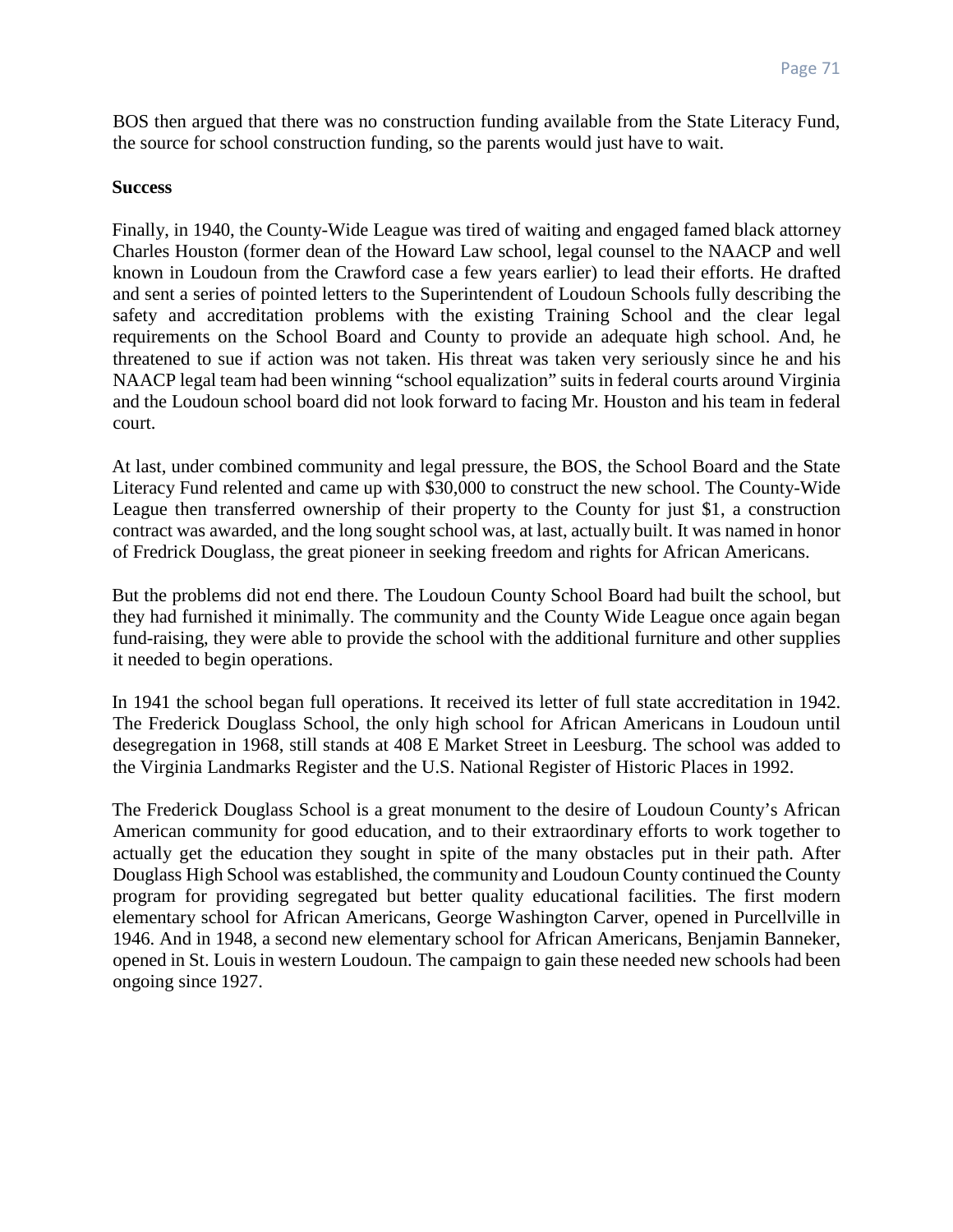## **The Struggle for School Integration in the 1950s and 1960s**

Up to now, the black community was working under the confines of the "separate but equal" doctrine of *Plessy v. Ferguson* as it applied to public schools. In 1954, however, the U.S. Supreme Court ruled in *Brown v. Board of Education* that racial segregation in public schools wasinherently unequal and hence unconstitutional.

In the late 1950s and early 1960s, school and government officials in the county generally followed the lead of other Virginia politicians who opposed racial integration of the public schools and other public accommodations; their responses ranged from quiet inaction to open defiance of the U.S. Supreme Court's 1954 ruling. Local and state officials increased funding to build and equip segregated schools and tried to pressure the African American community to accept these resources in exchange for dropping their demand that schools be integrated. In 1956 the Loudoun Board of Supervisors, falling in line with the state-wide anti-integration campaign called "Massive Resistance," voted to withhold funds and even close the schools unless they remained segregated.

Pressured to respond by continued community and legal pressure, in 1963 the County instituted token desegregation of some of its public schools using a Freedom-of-Choice plan that required African American students to apply to transfer to schools intended for whites. Only four of the twelve Loudoun African American students who applied to the three-man Pupil PlacementBoard were approved and hardly any African American students were actually admitted under this plan. No white students attended any of Loudoun's schools for African Americans, and teaching staffs remained strictly segregated. The great majority of African American students could not attend nearby schools and were still bused long distances to attend the few schools designated strictly for black students.

In 1963 black parents represented by the NAACP filed suit in Federal Court against the Pupil Placement Board. Finally, in 1967, Federal Judge Oren R. Lewis ruled that the Loudoun freedomof-choice plan did not meet the requirement that schools be freely and fully integrated, and ordered the county to establish geographical attendance zones, integrate the faculty and staff, and desegregate school bus routes.

By the end of the 1968-1969 school year, school officials in Loudoun County had at last implemented these reforms and fully integrated all school facilities.

#### **Note:**

\* Virginia historian James Hershman, Jr. notes that County-wide Leagues had begun operating in various Virginia counties in the 1930s as part of the NAACP's campaign to improve African American public schools, prompting the state to launch a frantic effort to "equalize" school buildings in order to head off the courts. After the 1954 *Brown v. Board of Education* ruling, black parents began to petition local school boards in Virginia for desegregation. *Email to Mitch Diamond, 1-31-2019*.

#### **Sources**:

- Douglass High School Nomination National Register of Historic Places OMB No.1-24-018 submitted 8/20/92
- "Douglass High School", Virginia Foundation for the Humanities, African American Historic Sites Database
- Douglass High School: Legacy of a Changing Era" Elaine Thompson, February 2004, Friends of the Thomas Balch Library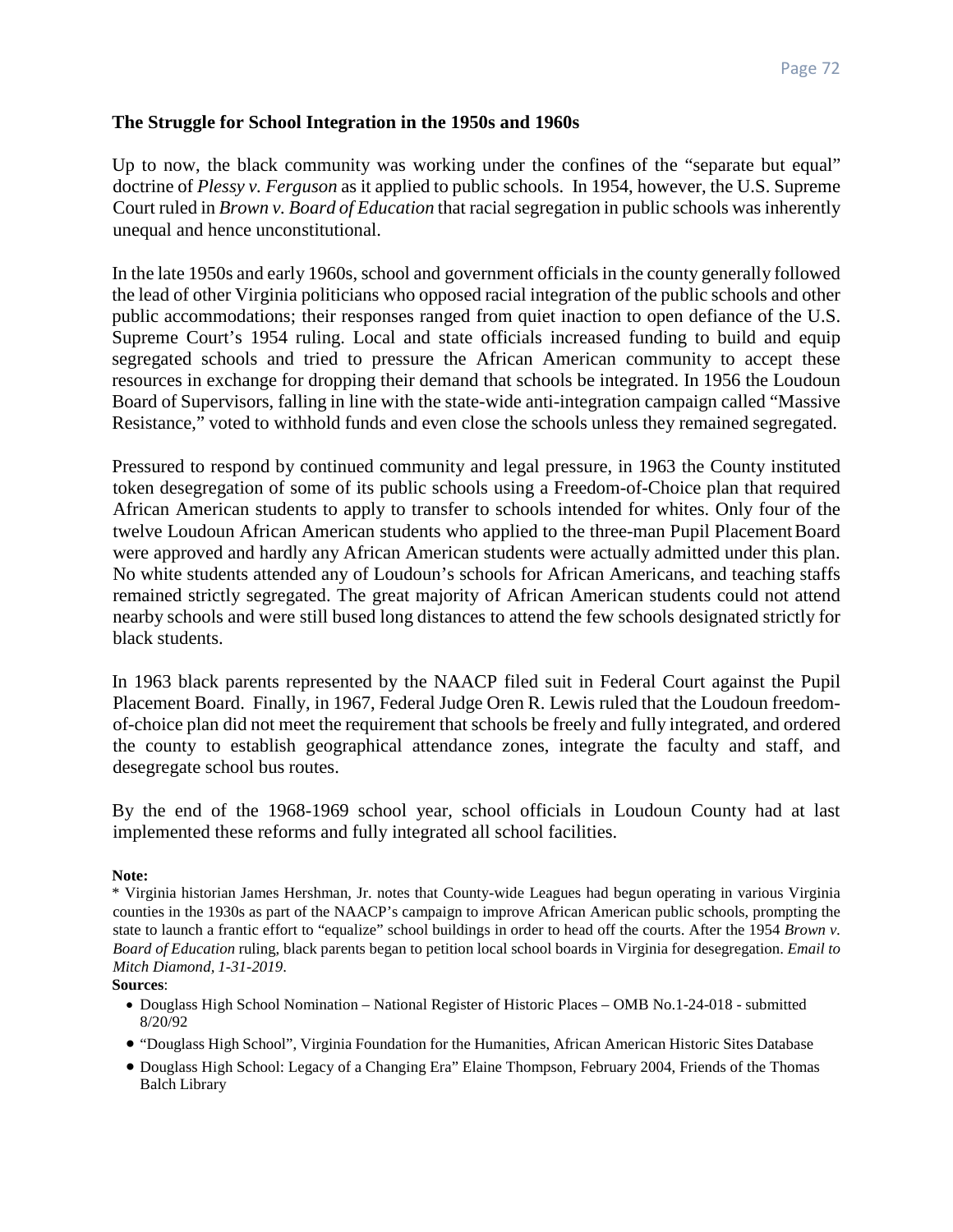## \* \* \* \* \* \* \* \* \* \* \* \*

### **THE AFRICAN AMERICAN COMMUNITY'S FIGHT FOR BETTER SCHOOLS IN LOUDOUN COUNTY -- PART II**

#### **Kacey Young**

Well into the  $20<sup>th</sup>$  century, the Supreme Court's formula of "separate but equal" in Loudoun County's public school system was implemented solely as "separate"; anything built for African Americans was considered "equal" even if buildings and transportation services were actually subpar or non-existent. Unequal facilities were often blamed on a general lack of funding, but even when monies became available, they were usually reserved for the white community.

In response, African Americans formed local, community-based associations. They started at the beginning: they had to find places to build schools, and then build them. One of the most influential groups was the County-Wide League, "made up of parent-teacher associations throughout the county and anyone else interested in helping" end the unequal treatment of African Americans in the Loudoun school system.[1]

The effort was costly and difficult. Rosa Lee Carter recalled the poor conditions at Middleburg's Grant School. She and her students would huddle around a single pot-bellied stove, many with frost bitten digits earned while walking instead of being bussed to school. And "when it rained the roof leaked." The community League asked the school board for repairs, but they "said the League would have to raise half the money. So the adults of the community put on a play to raise their half...[B]y this endeavor the money was raised and sent to the school board."[2]

The difficulties were the same across the County. The Loudoun County Training Facility, which was the only facility offering secondary education to African Americans in Loudoun, "was fullof safety hazards, like windows that wouldn't open to fire escapes and an open oil drum stored under the stairs. Only a very sparse curriculum was offered and there wasn't any transportation provided to students." Frederick Douglass High School was built in 1941, but the existing Training Facility remained open as an elementary school for another 17 years until the County built an appropriate, safe elementary school in Leesburg.[3]

Meanwhile, the communities of Purcellville and Middleburg worked toward securing land and building for graded schools in their towns. Each community had to purchase land and building materials, raise funds for construction, and then supplement the County's meager allotted funds for furniture and texts. And yet, in 1946 the George Washington Carver School opened in Purcellville, followed by Benjamin Banneker in St. Louis in 1948.

Reacting to the desegregation mandate of *Brown v. Board of Education* (1954), Virginia Sen. Harry Byrd, Sr. penned his "Massive Resistance" manifesto of 1956. Based on a platform of states' rights, he argued the state government should "interpose" itself between the federal courts and the citizens of Virginia. Byrd assumed the schools would remain segregated, with whites turning toward private and semi-private ventures to side-step federal law.[4] What he did not take into account was how integral public education had become; private schools were not affordable for most white families. In just four years the state-wide Massive Resistance campaign crumbled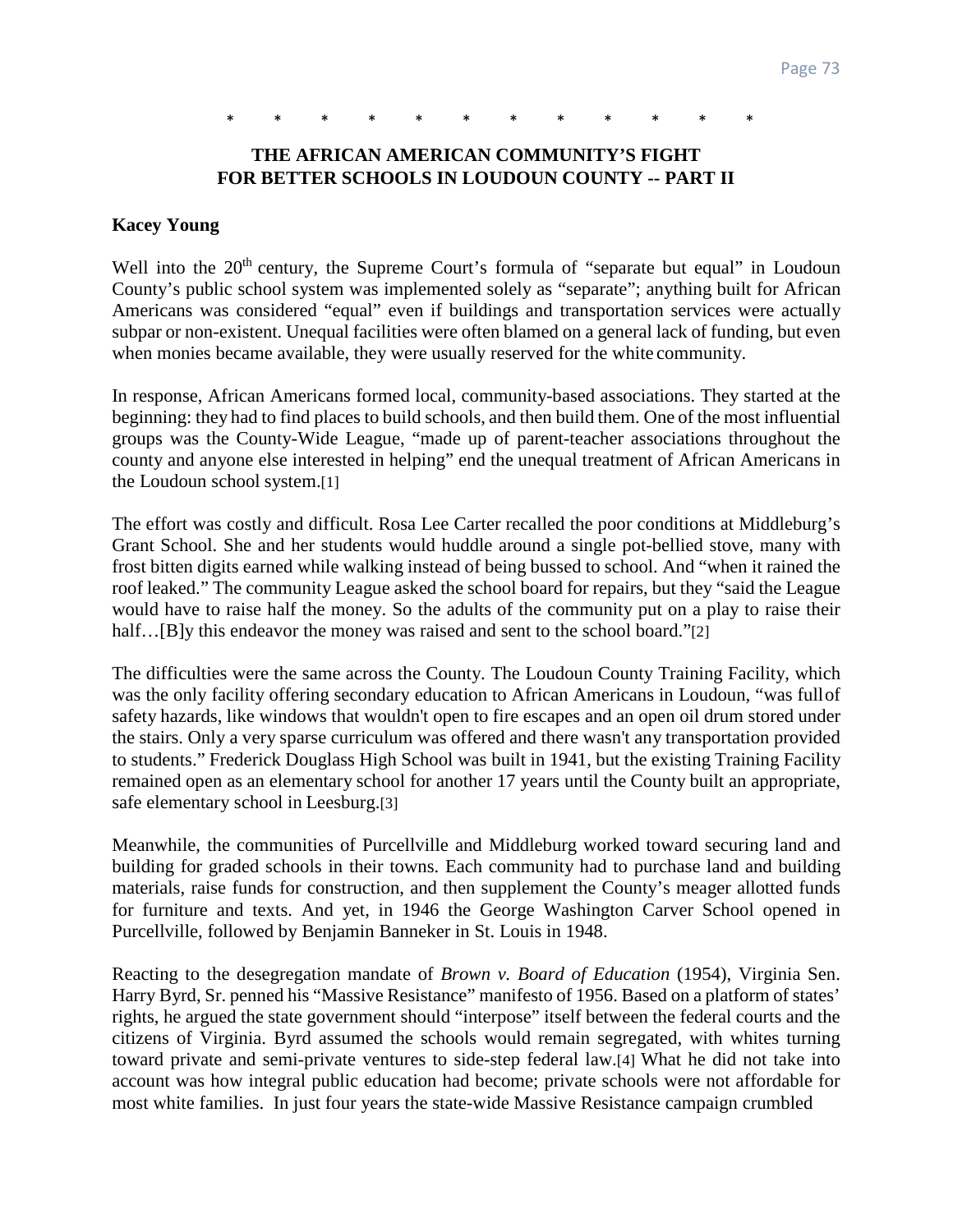under pressure to keep public schools open, but the legacy that Sen. Byrd set delayed full desegregation of Loudoun schools for another 12 years.

Local support for "separate but equal" remained strong. The School Board and Superintendent O. L. Emerick attempted to withhold funds for new and improved schools for African American children:

In January 1956, the Loudoun County School Board and the Board of Supervisors attempted to use their control over funds for school construction to persuade African-American parents to accept segregated public education. At a joint session, members of the two boards threatened to abandon a proposed bond issue to cover the costs of new and improved schools for African Americans unless parents expressed support for "our considerate opinion that their education can be promotedbetter by their continued school attendance on a segregated basis."[5]

The tactic, however, failed to intimidate activist groups and their communities. On February 4th, 1956, the local NAACP sent a letter to the School Board requesting funding for a new elementary school in Leesburg. After supervisors claimed the funds again were unavailable, the County-Wide League, the Loudoun County Branch of the NAACP, and the PTAs for Banneker and Bull Run Elementary Schools protested that it "is another effort by them [School Board and Board of Supervisors] to intimidate Negro parents, teachers and children into continuing to accept discriminatory educational practices currently existing in this county." Funding was found shortly thereafter, and the new Frederick Douglass Elementary school opened in 1958.[6]

Funding no longer the barrier it had been, school choice became the next hurdle. The school board sought to make schools slated for desegregation as unappealing as possible for Caucasians and African Americans alike. African American parents wanting to send their children to integrated schools had to submit their student's name to the newly minted, state-wide Student Pupil Placement Board (SPPB) for review. The SPPB accepted only those African American students who had proven their elementary training was sufficient for them to excel in a "white" school. Since the most up-to-date classroom tools were withheld from African American students, it was easy for the board to find inadequacies in the candidates. Even if accepted, students had to face entering a building dominated by a white community that was still largely opposed to desegregation.

At this point, the African American communities, now led by NAACP president William McKinley Jackson and the County-Wide League, decided to focus on pushing the system to open the Caucasian-dedicated schools to everyone. In 1962, the SPPB reviewed the applications of 12 African American children for admission to either Loudoun Valley High School in Purcellvilleor Loudoun County High School in Leesburg. The SPPB granted permission to only four.

The remaining eight filed suit later that year. The verdict by Judge Oren R. Lewis in 1963 concluded that race should not be a factor in school assignments; rather, the student should be permitted to attend the nearest available facility.[7] During the trial the SPPB announced its intention to "eradicate segregation, effective for the 1963-64 school year," and took the extraordinary measure of disbanding as a board.[8] Full desegregation of the Loudoun County's public school system finally began in 1968.